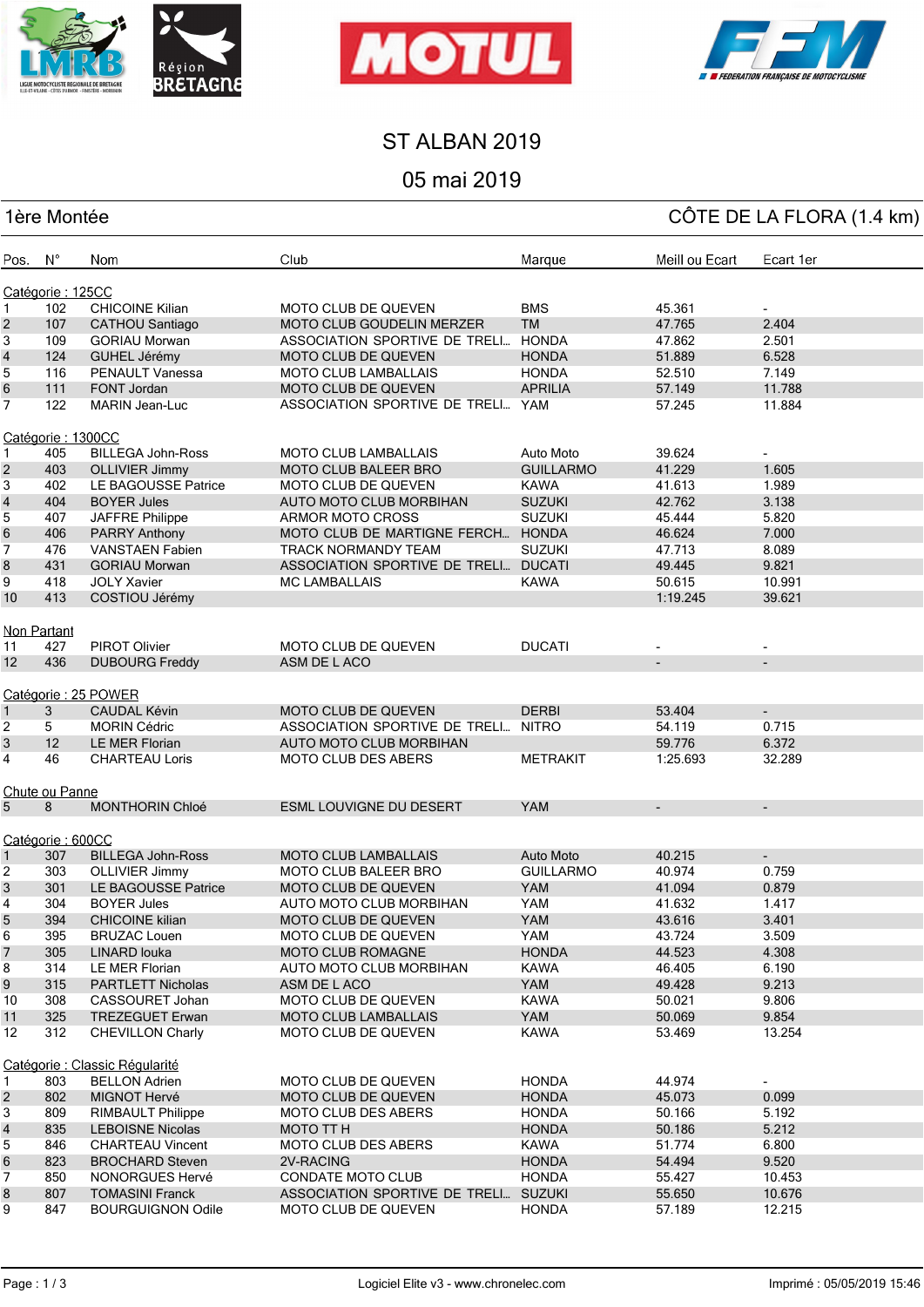





## ST ALBAN 2019

#### 05 mai 2019

| 1ère Montée              |                      |                                                     |                                                        |                 |                          | CÔTE DE LA FLORA (1.4 km) |  |
|--------------------------|----------------------|-----------------------------------------------------|--------------------------------------------------------|-----------------|--------------------------|---------------------------|--|
| Pos. N°                  |                      | Nom                                                 | Club                                                   | Marque          | Meill ou Ecart           | Ecart 1er                 |  |
|                          |                      | Catégorie : Classic Régularité (Suite)              |                                                        |                 |                          |                           |  |
| 10                       | 813                  | <b>LE DON Didier</b>                                | MOTO CLUB DE QUEVEN                                    | <b>HONDA</b>    | 1:01.525                 | 16.551                    |  |
|                          | <b>Non Partant</b>   |                                                     |                                                        |                 |                          |                           |  |
| 11                       | 804                  | <b>VALADE Philippe</b>                              | <b>MOTO CLUB GOUDELIN MERZER</b>                       | <b>DUCATI</b>   | $\overline{\phantom{a}}$ | $\overline{\phantom{a}}$  |  |
|                          |                      | Catégorie : Classic Vitesse                         |                                                        |                 |                          |                           |  |
| $\mathbf{1}$             | 601                  | <b>LINARD Louka</b>                                 | <b>MOTO CLUB ROMAGNE</b>                               | <b>HONDA</b>    | 43.835                   | $\overline{\phantom{a}}$  |  |
| 2                        | 602                  | MIGNOT Hervé                                        | <b>MOTO CLUB DE QUEVEN</b>                             | <b>HONDA</b>    | 44.096                   | 0.261                     |  |
| $\sqrt{3}$               | 603                  | <b>BELLON Adrien</b>                                | MOTO CLUB DE QUEVEN                                    | <b>HONDA</b>    | 46.985                   | 3.150                     |  |
| 4                        | 635                  | <b>LEBOISNE Nicolas</b>                             | MOTO TT H                                              | <b>HONDA</b>    | 48.059                   | 4.224                     |  |
| 5                        | 604                  | <b>VALADE Philippe</b>                              | MOTO CLUB GOUDELIN MERZER                              | <b>DUCATI</b>   | 48.846                   | 5.011                     |  |
| 6                        | 623                  | <b>BROCHARD Steven</b>                              | 2V-RACING                                              | <b>HONDA</b>    | 50.139                   | 6.304                     |  |
| $\overline{\phantom{a}}$ | 609                  | <b>RIMBAULT Philippe</b>                            | MOTO CLUB DES ABERS                                    | <b>HONDA</b>    | 50.441                   | 6.606                     |  |
| 8                        | 646                  | <b>CHARTEAU Vincent</b>                             | <b>MOTO CLUB DES ABERS</b>                             | <b>KAWA</b>     | 51.959                   | 8.124                     |  |
| 9                        | 607                  | <b>TOMASINI Franck</b>                              | ASSOCIATION SPORTIVE DE TRELI SUZUKI                   |                 | 56.725                   | 12.890                    |  |
| 10                       | 622                  | MARIN Jean-luc                                      | ASSOCIATION SPORTIVE DE TRELI                          |                 | 57.987                   | 14.152                    |  |
| 11                       | 647                  | <b>BOURGUIGNON Odile</b>                            | <b>MOTO CLUB DE QUEVEN</b>                             | <b>HONDA</b>    | 58.729                   | 14.894                    |  |
| 12                       | 613                  | LE DON Didier                                       | MOTO CLUB DE QUEVEN                                    | <b>HONDA</b>    | 1:00.929                 | 17.094                    |  |
|                          |                      |                                                     |                                                        |                 |                          |                           |  |
|                          | Non Partant          |                                                     |                                                        |                 |                          |                           |  |
| 13                       | 629                  | <b>CROZATIER Florian</b>                            | <b>MOTO CLUB DE QUEVEN</b>                             | <b>HONDA</b>    | $\overline{\phantom{a}}$ | $\blacksquare$            |  |
|                          | Catégorie: EDUC      |                                                     |                                                        |                 |                          |                           |  |
| $\mathbf{1}$             | $\mathbf{1}$         | <b>GORIAU Yanis</b>                                 | ASSOCIATION SPORTIVE DE TRELI YAM                      |                 |                          | $\overline{\phantom{a}}$  |  |
|                          |                      |                                                     |                                                        |                 |                          |                           |  |
|                          | Catégorie: OPEN      | <b>CHOLLET Fréderick</b>                            | <b>CONDATE MOTO CLUB</b>                               | <b>HONDA</b>    | 41.796                   |                           |  |
| $\mathbf{1}$             | 202                  |                                                     | <b>MOTO CLUB LAMBALLAIS</b>                            |                 |                          | $\blacksquare$            |  |
| 2                        | 208                  | <b>LEHMANN Alan</b>                                 |                                                        | <b>KTM</b>      | 43.693                   | 1.897                     |  |
| 3                        | 222                  | <b>LEBRETON Michel</b>                              | ASSOCIATION SPORTIVE DE TRELI APRILIA                  |                 | 44.964                   | 3.168                     |  |
| 4                        | 229                  | <b>CROZATIER Florian</b>                            | <b>MOTO CLUB DE QUEVEN</b>                             | <b>HONDA</b>    | 48.672                   | 6.876                     |  |
| 5                        | 211                  | <b>GROSSZTEIN Niels</b>                             | <b>MOTO CLUB DE QUEVEN</b><br><b>CONDATE MOTO CLUB</b> | <b>YAM</b>      | 49.776                   | 7.980                     |  |
| 6                        | 250                  | <b>DESPLANQUES Lucas</b>                            |                                                        | <b>HONDA</b>    | 50.329                   | 8.533                     |  |
| 7                        | 212                  | <b>PARRY Anthony</b>                                | MOTO CLUB DE MARTIGNE FERCH HONDA                      |                 | 50.649                   | 8.853                     |  |
| 8                        | 289                  | CASSOURET Johan                                     | <b>MOTO CLUB DE QUEVEN</b>                             | <b>HONDA</b>    | 51.729                   | 9.933                     |  |
| 9                        | 210                  | PARRY Sylvain                                       | MOTO CLUB DE MARTIGNE FERCH HONDA                      |                 | 53.018                   | 11.222                    |  |
| 10                       | 205                  | <b>NONORGUES Hervé</b>                              | <b>CONDATE MOTO CLUB</b>                               | <b>HONDA</b>    | 54.171                   | 12.375                    |  |
|                          | <b>Non Partant</b>   |                                                     |                                                        |                 |                          |                           |  |
| 11                       | 281                  | <b>NOHAIC Christophe</b>                            | MOTO CLUB DES ABERS                                    | <b>SUZUKI</b>   |                          |                           |  |
|                          | Catégorie : Quad     |                                                     |                                                        |                 |                          |                           |  |
| $\mathbf{1}$             | 901                  | <b>GROSSZTEIN Niels</b>                             | <b>MOTO CLUB DE QUEVEN</b>                             | YAM             | 50.457                   |                           |  |
| 2                        | 902                  | <b>NAULLET Ronan</b>                                | MOTO CLUB DE MARTIGNE FERCH YAM                        |                 | 59.514                   | 9.057                     |  |
|                          | Catégorie : Side Car |                                                     |                                                        |                 |                          |                           |  |
| $\mathbf{1}$             | 505                  | BOLOU Thomas-CHARTEAU MOTO CLUB DES ABERS           |                                                        | <b>SUZUKI</b>   | 52.275                   |                           |  |
| $\overline{c}$           | 512                  | LERENDU Eric -DESPLANQ CONDATE MOTO CLUB            |                                                        | <b>RICOSIDE</b> | 57.931                   | 5.656                     |  |
| 3                        | 511                  | VERRIER Jean-Pierre -LE GA MOTO CLUB DE QUEVEN      |                                                        | LCR YAM         | 1:00.870                 | 8.595                     |  |
|                          |                      |                                                     |                                                        |                 |                          |                           |  |
|                          | 702                  | Catégorie : Supermotard<br><b>CHOLLET Frédérick</b> | <b>CONDATE MOTO CLUB</b>                               | <b>HONDA</b>    | 40.976                   |                           |  |
| 1                        |                      |                                                     |                                                        |                 |                          | $\overline{\phantom{0}}$  |  |
| $\overline{c}$           | 708                  | <b>LEHMANN Alan</b>                                 | <b>MOTO CLUB LAMBALLAIS</b>                            | <b>HVA</b>      | 42.332                   | 1.356                     |  |
| 3                        | 782                  | <b>LEBRETON Michel</b>                              | ASSOCIATION SPORTIVE DE TRELI APRILIA                  |                 | 45.115                   | 4.139                     |  |
| 4                        | 707                  | CATHOU Santiago                                     | MOTO CLUB GOUDELIN MERZER                              | TM              | 48.726                   | 7.750                     |  |
| 5                        | 721                  | <b>BILLOT Alann</b>                                 | ASSOCIATION SPORTIVE DE TRELI YAM                      |                 | 50.110                   | 9.134                     |  |
| 6                        | 706                  | <b>MORIN Cédric</b>                                 | ASSOCIATION SPORTIVE DE TRELI HONDA                    |                 | 52.000                   | 11.024                    |  |
| 7                        | 718                  | <b>CHAPPEY Baptiste</b>                             | ASSOCIATION SPORTIVE DE TRELI YAM                      |                 | 52.022                   | 11.046                    |  |